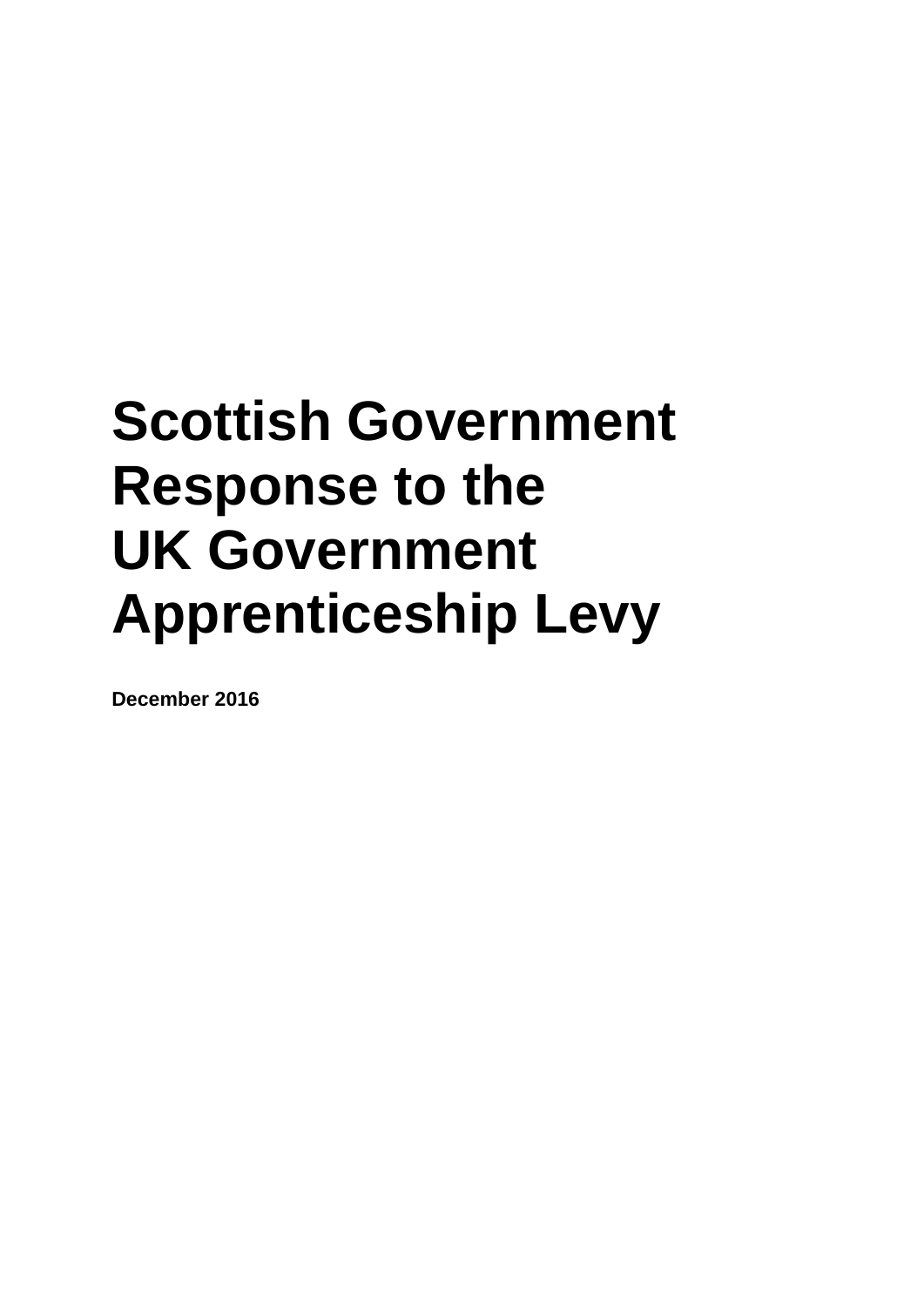#### **Foreword by Jamie Hepburn MSP**

## **Minister for Employability and Training**



The UK Government will introduce the UK Apprenticeship Levy in April 2017. As a result, employers across private, third and public sectors will be required to pay 0.5% of their paybill in excess of £3 million pounds to Her Majesty's Revenue and Customs.

The Apprenticeship Levy is a new way of the UK Government raising funds directly from larger employers, a policy they announced in 2015 without consultation with the Scottish Government or employers, despite apprenticeship policy being a fully devolved matter. While the Apprenticeship Levy will be a new tax on employers, its proceeds will largely be replacing existing apprenticeship funding in England, of which Scotland will receive a proportionate share.

While the levy will result in a small increase in the funding we received from the UK Government previously in relation to apprenticeship activity, the fact that the public sector is required to pay will reduce Scottish Ministers' spending power by £30m in 2017-18. This is against the backdrop of wider austerity measures being imposed by the UK Government resulting in continued reductions in budgets for public services and a failure to revive the economy.

From the outset the Scottish Government has undertaken extensive engagement and consultation from employers to understand the impact that the levy will have, but also how they would like Scottish Ministers to respond.

Following the conclusion of our recent consultation we published the independent analysis of the responses which showed broad employer support for all of the options we consulted on. This report now sets out how we plan develop a distinctly Scottish approach to apprenticeships and wider skills development and drive closer engagement with industry in our efforts to enhance productivity and economic growth in 2017-18 and beyond.

**JAMIE HEPBURN**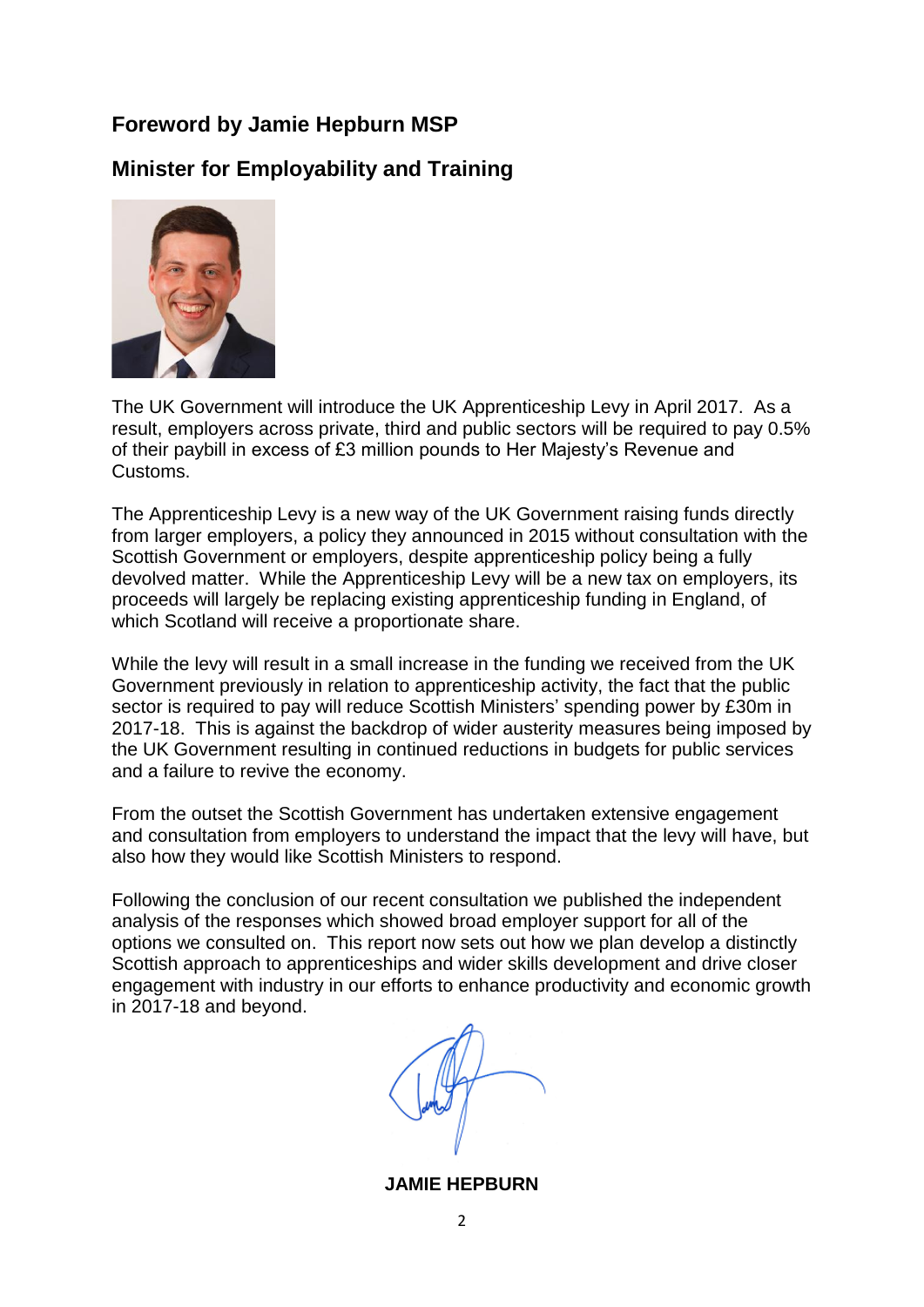## **CONTENTS**

| Introduction                                             | $\overline{4}$  |
|----------------------------------------------------------|-----------------|
| Future of Modern Apprenticeships                         | 6               |
| Widening the Apprenticeship Approach                     | 8               |
| Workforce Development - Addressing Industry Skills Needs | 10 <sup>°</sup> |
| <b>Pre-employment Support</b>                            | 12 <sup>2</sup> |
| <b>Scottish Government Consultation</b>                  | 13              |
| Measures supported by the Apprenticeship Levy in 2017-18 | 14              |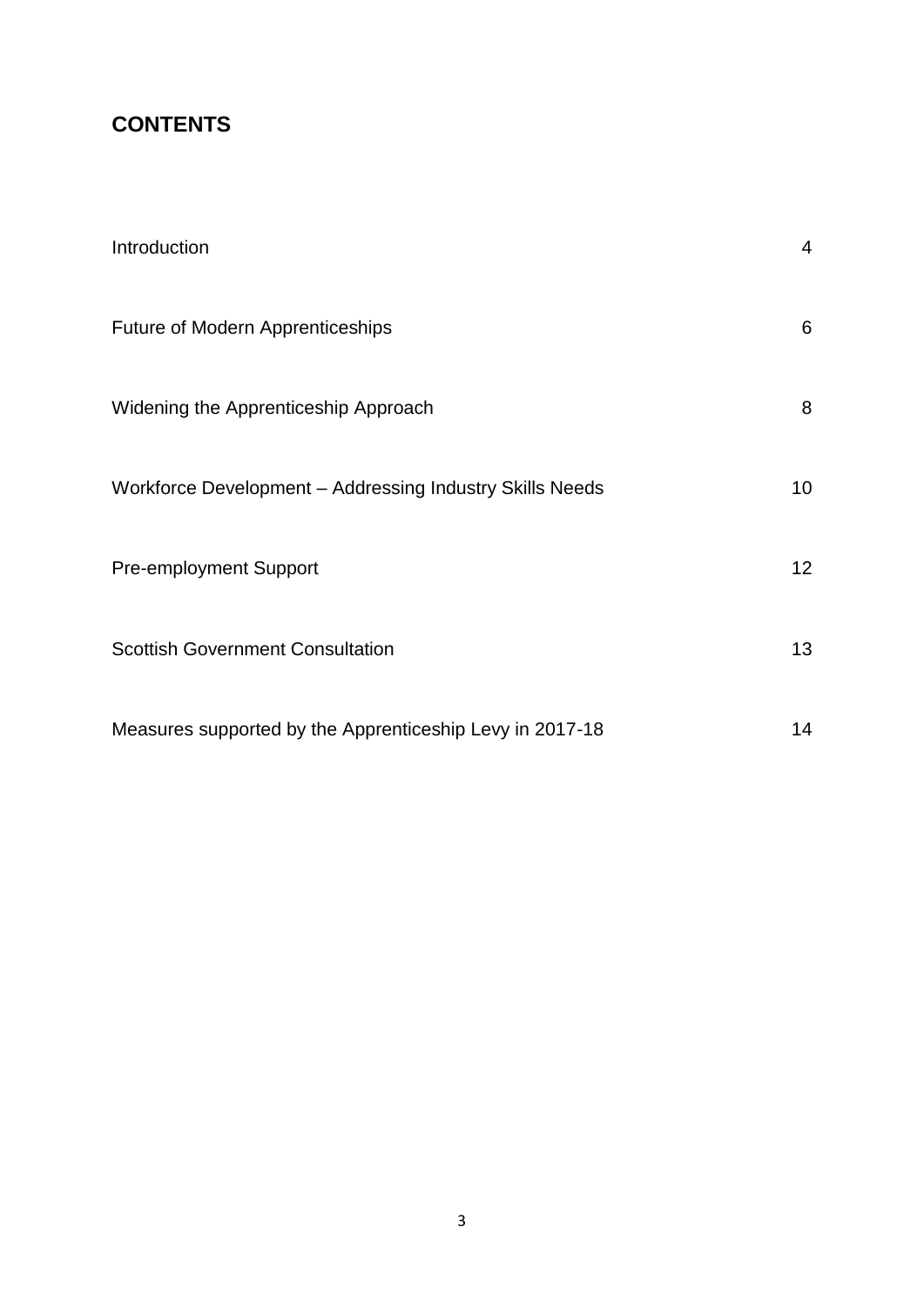## **Introduction**

In July 2015 the UK Government announced its plans to introduce a UK wide Apprenticeship Levy from April 2017. Employers will pay 0.5% of their annual pay bill in excess of £3m through the PAYE system. Those with an annual paybill of £3m or less will be exempt. The Levy will apply to employers in the public, private and third sectors.

The UK Government took this decision to introduce the levy without any prior consultation with the Scottish Government or indeed employers. While training levies and their collection are a matter reserved to the UK Government - skills policy including responsibility for apprenticeships is a fully devolved matter.

The UK Government will use the funding generated through the Levy to support its commitment to deliver apprenticeships in England during the lifetime of the current UK Parliament in addition to allocating a share of the Levy to each of the Devolved Administrations.

On 14 November 2016 the UK Government announced the Scottish Government's settlement from the UK Apprenticeship Levy. This is set out below.

|                                       | 2017-18 | 2018-19 | 2019-20 |
|---------------------------------------|---------|---------|---------|
| Population share of levy funding (£m) | ດດ 4    | 230     | 239     |

What the UK Government announcement did not make clear was that this is not £221 million of additional money for Scotland, but largely replaces what the Scottish Government would have previously received as a traditional share existing UK Departmental apprenticeship spend.

As in previous years the Scottish Government will use this funding, as part of the overall Scottish Budget, to support our extensive skills, training and employment provision, including our Modern Apprenticeship programme.

In direct response to the views of employers in Scotland, and reflecting on the Apprenticeship Levy consultation responses we received, the Scottish Government will deliver a range of interventions that further support skills, training and employment in Scotland. In particular we will:

- continue to expand the number of Modern Apprenticeship opportunities as part of our planned growth to 30,000 new starts each year by 2020 alongside an increase in the number of Graduate Level and Foundation Apprenticeships during 2017-18;
- support measures to tackle structural unemployment issues and challenge inequalities and under-representation in the labour market by supporting people who face barriers to education, training or employment, in partnership with employers, local authorities and the third sector;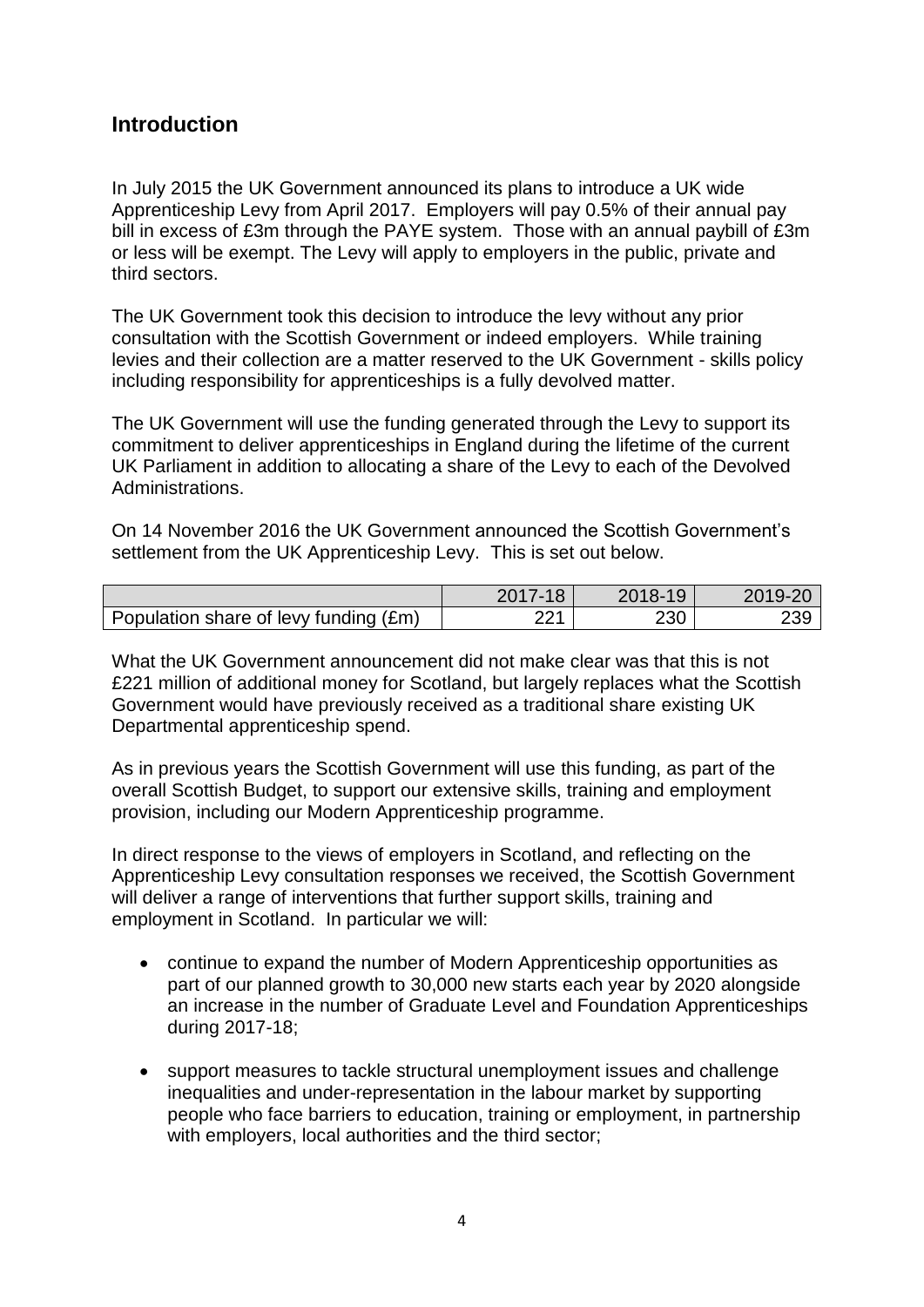- continue with the implementation of the Youth Employment Strategy: 'Developing the Young Workforce' specifically including the development of the network of Developing the Young Workforce Regional Groups and the delivery of employment-focused college provision for young people; and
- respond to the immediate skills needs of employers, through:
	- o the establishment of a new Flexible Workforce Development Fund; and
	- o on-going and sector-specific skills support for priority sectors in the economy such as digital, care and early years.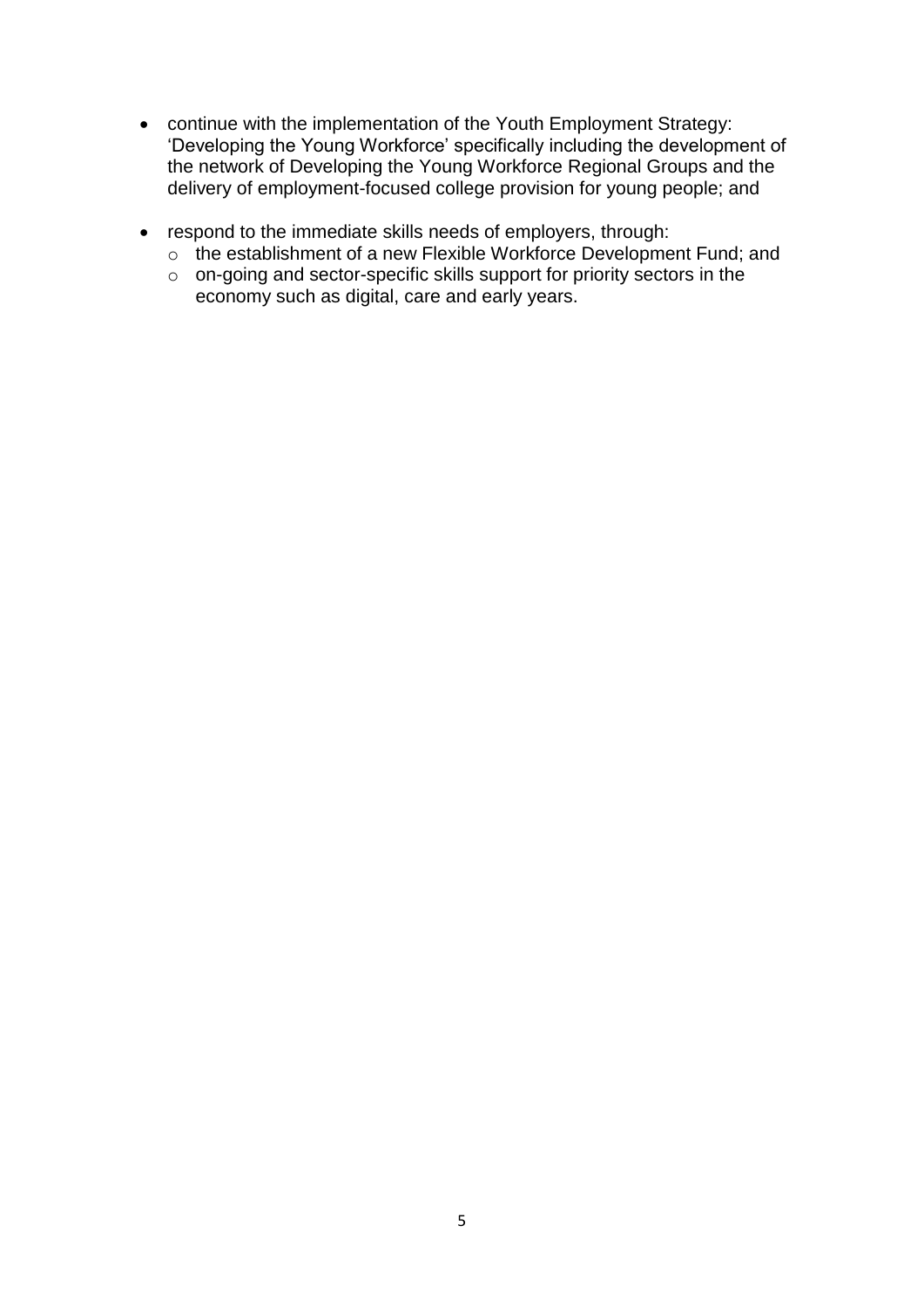## **Future of Modern Apprenticeships**

As set out in our Youth Employment Strategy: *Developing the Young Workforce* the Scottish Government is committed to growing, widening and enhancing Scotland's Modern Apprenticeship programme.

It the recent consultation we sought views on whether we should maintain or increase our commitment to delivery of 30,000 new Modern Apprenticeship opportunities each year by 2020.

In the responses to the consultation there was strong employer support for maintaining the target at its current level. As a result we have agreed to maintain this commitment, continuing to focus on higher level apprenticeships, particularly in Science, Technology, Engineering and Mathematics Frameworks.

To provide stability for employers and training providers we will not introduce any fundamental shift in the mechanisms for apprenticeship delivery in Scotland. In 2017/18 we will retain the current delivery model which allows a flexible approach to delivery by private and third sector training providers; colleges; industry groups and employers. Skills Development Scotland has begun the contracting for the delivery of places in 2017-18 as the next step in our expansion plans.

Advice for employers looking to offer Modern Apprenticeship opportunities will continue to be available on our dedicated Apprenticeship website at [www.apprenticeship.scot.](http://www.apprenticeship.scot/)

There are however always improvements that can be made. In direct response to the views of employers, providers and wider partners across Scotland from April 2017 we will introduce a number of measures to ensure the programme better meets the needs of the Scottish economy. These include:

- A new Rural Supplement of between £250 and £1,000 for training providers in recognition of the additional costs for delivering in rural areas;
- The removal of public sector eligibility restrictions, meaning from April 2017, public sector employers will have the same access to Modern Apprenticeship funding as those in the private and third sector
- An increase in the number of Modern Apprenticeships Frameworks that can be supported for apprentices aged over 25.
- Enhanced contribution rates providing young disabled people and those with experience of care with the highest level of Modern Apprenticeship funding for their chosen Frameworks until the age of 30.

We will continue to support Skills Development Scotland to ensure that apprenticeship opportunities are open to all and to take forward the measures set out in the Equality Action Plan (EAP) for Modern Apprenticeships, published in December 2015.

Businesses across the UK see National Occupation Standards as a valuable mechanism for ensuring that vocational and technical education, training and qualifications, equip the workforce with the skills business and the economy needs.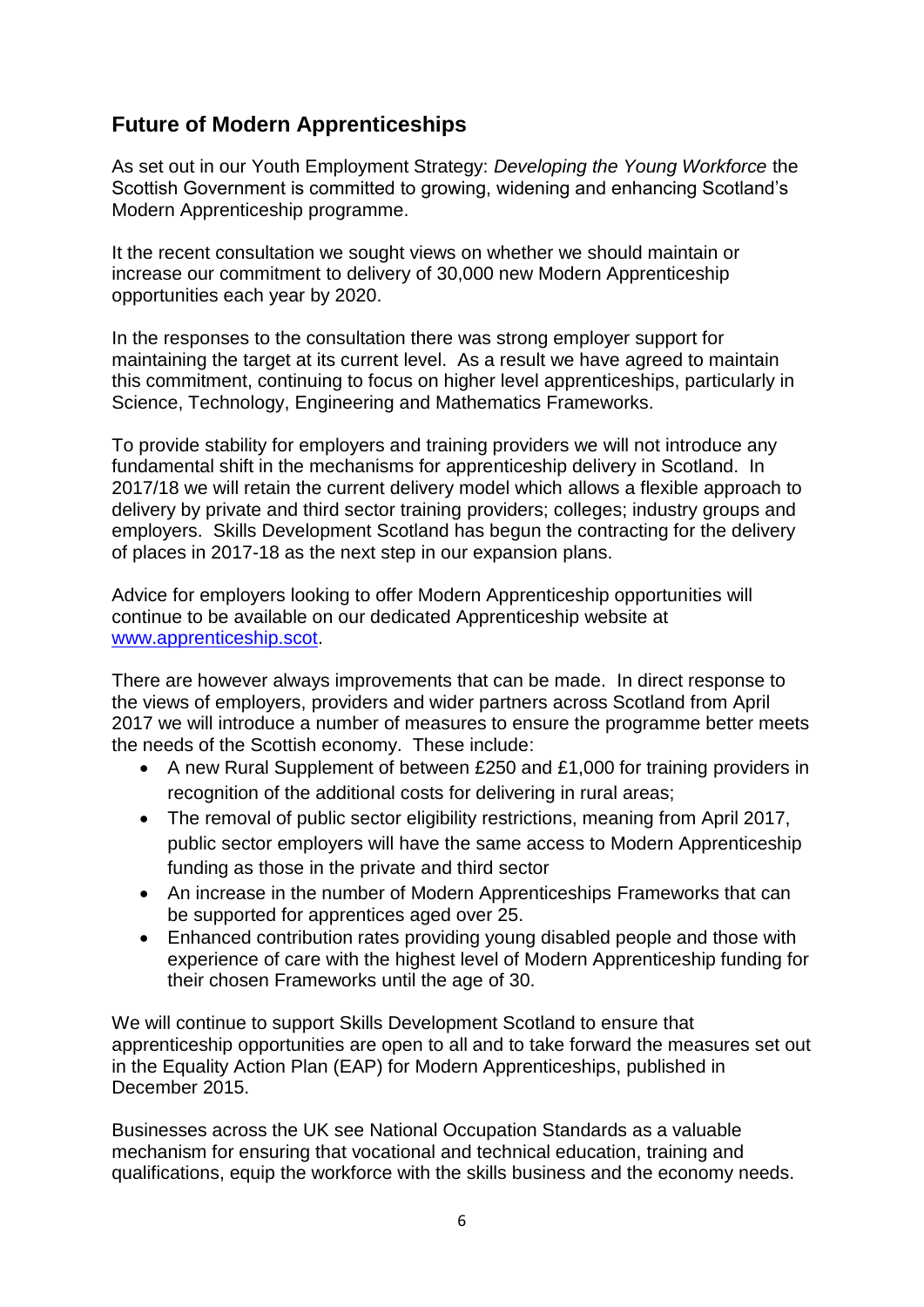Following the decision by the UK Government to move away from using National Occupational Standards and the closure of UK Commission for Employment and Skills, the Scottish and Welsh Governments and Northern Ireland Executive are individually and collectively committed to maintaining NOS for the public good of learners, employers and users across the United Kingdom. We will continue to support Skills Development Scotland in 2017-18 to work with the 3 nations to help them deliver the long-term aspirations for National Occupational Standards to retain quality and transferability within our apprenticeship offers.

As we deliver our apprenticeship offer next year we will continue to reflect on the impact that the Apprenticeship Levy is having on Scotland, working with the industry led Scottish Apprenticeship Advisory Board and wider partners to ensure this continues to support our ambitions through our Youth Employment, Labour Market, and Scottish Economic Strategies.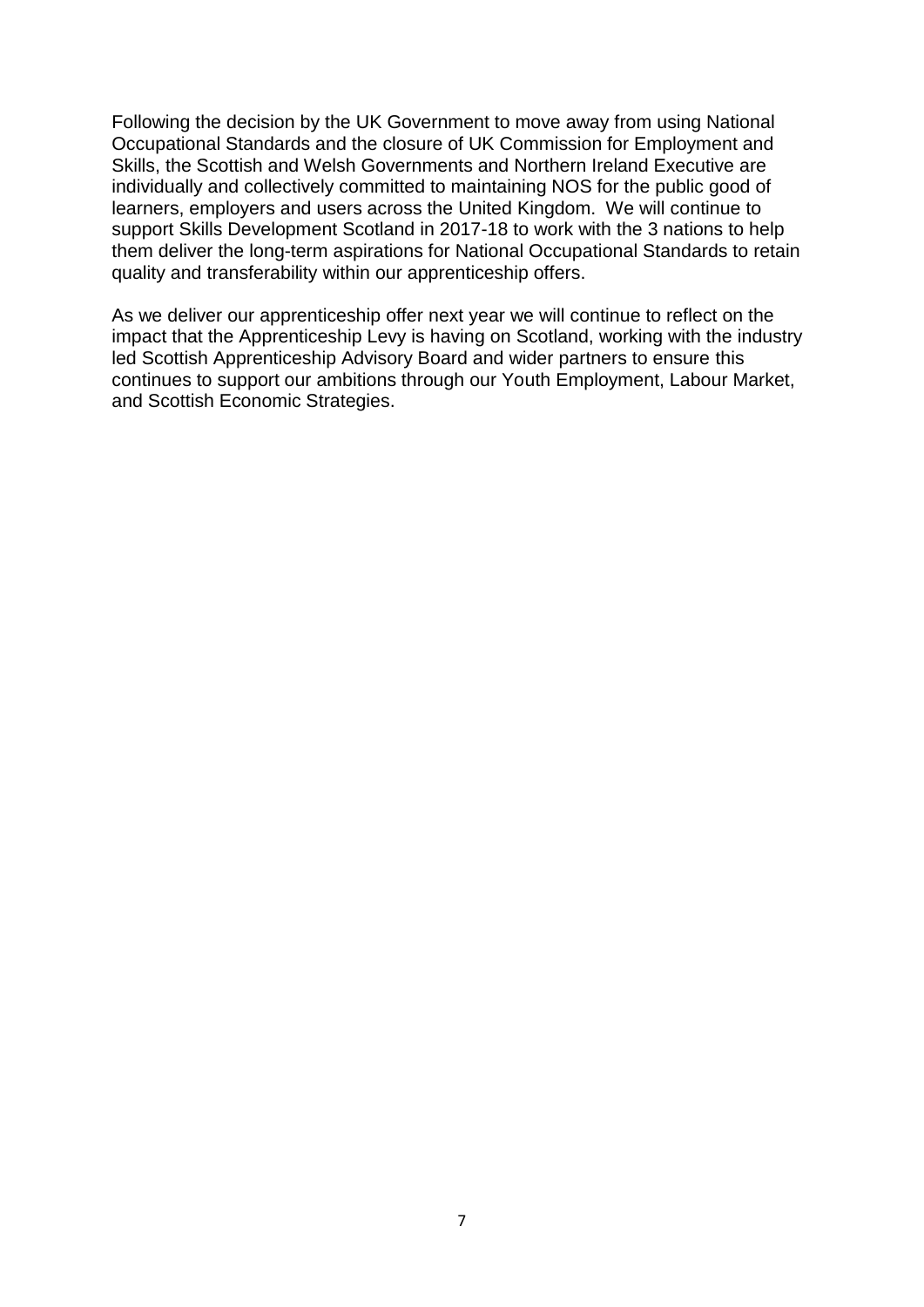## **Widening the Apprenticeship Offers**

The Scottish Youth Employment Strategy: *Developing the Young Workforce* is focussed on providing a wider range of vocational education opportunities starting in school with enhanced employer involvement.

#### **Foundation Apprenticeships**

Our recent consultation therefore explored whether Levy funding should be used to support the expansion of Foundation Apprenticeships. Foundation Apprenticeships are designed to help young people gain valuable, real-world work experience and access work-based learning while they are still at school.

The responses indicated strong support for levy funding being used to expand Foundation Apprenticeships, both for the benefit of individuals and the benefit of employers. The views from the consultation highlighted the value that Foundation Apprenticeships can bring in helping young people prepare for work, increasing relevant skills while in a work-based setting. This helps enhance their employment prospects in addition to improving confidence and self-esteem, and in many cases providing the first step for progression into a Modern Apprenticeship pathway once they leave school.

The consultation also provided employer endorsement around the benefits that they can gain from Foundation Apprenticeships. In particular there was recognition that Foundation Apprenticeships will help employers engage with, recruit and retain young people. The new offer also presents the opportunity to help address skills gaps and shortages in addition to helping to promote equality and inclusion, addressing under-representation and improving workforce diversity.

In response, the Scottish Government has committed to support the further expansion of Foundation Apprenticeships in Scotland during 2017-18. We will provide Skills Development Scotland with support to deliver 3,000 new Foundation Apprenticeship starts in the next academic year, providing more young people and employers with the opportunity to benefit from these exciting new opportunities.

#### **Graduate Level Apprenticeship**

The consultation also asked if Levy funding should be used to support growth in the number of Graduate Level Apprenticeships.

Graduate Level Apprenticeships provide an opportunity to develop a new way into degree-level study for individuals who are currently employed, or who want to go straight into work. Apprentices can progress to the highest level of professional qualifications with a range of entry and exit points from a Higher National Diploma (Scottish Credit and Qualifications Framework level 8) to a Master's degree (Scottish Credit and Qualifications Framework level 11).

The responses to the consultation showed resounding support for this, as a measure that would meet the needs of employers allowing them to develop skills in their own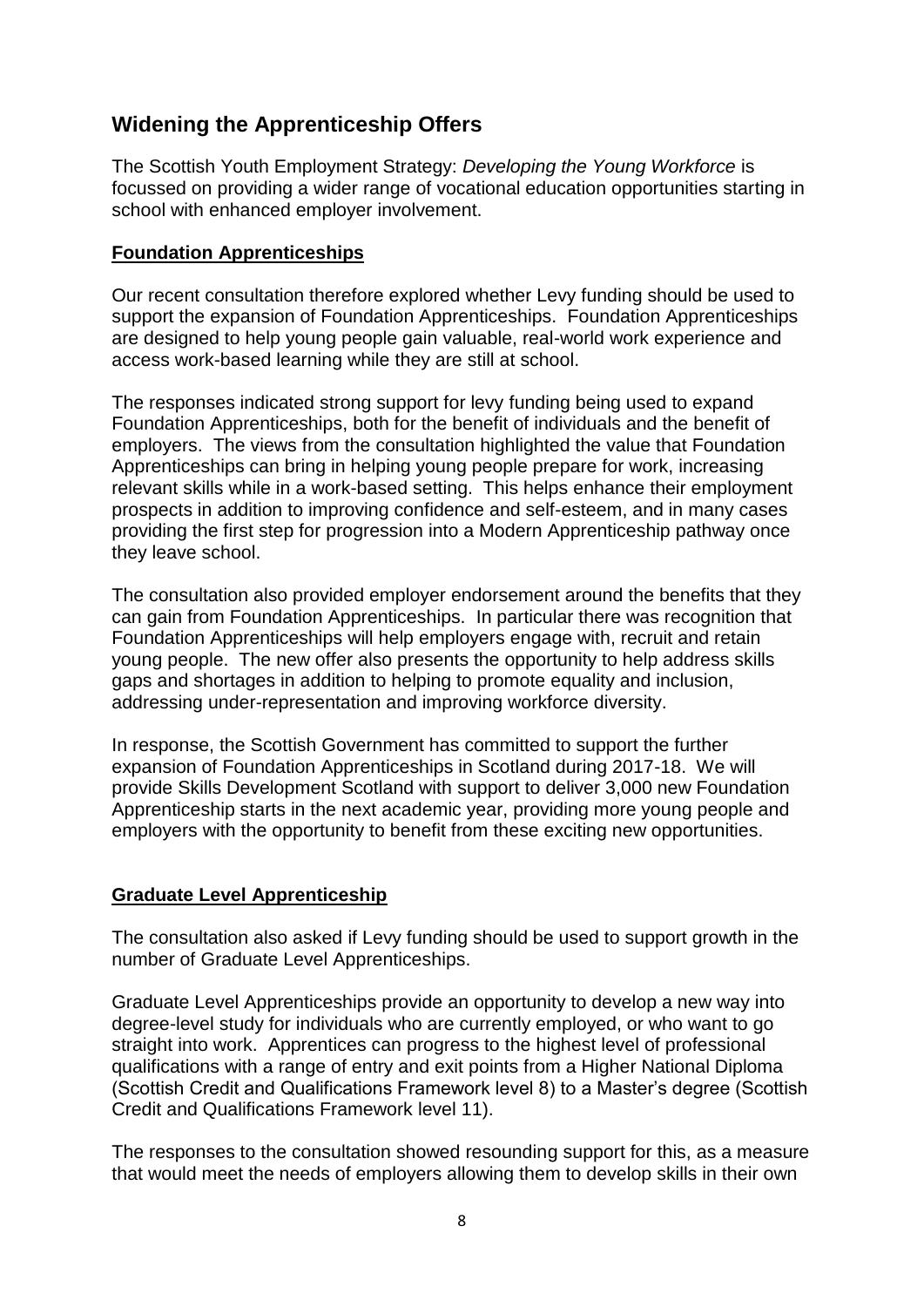workforce, or increase the range of higher or technical skills available to them as an employer.

The growth in Graduate Level Apprenticeships will help match individuals and their skills to actual business requirements, enabling employers to grow their own highly skilled talent internally, with the potential benefit of improving staff recruitment and retention. In addition to providing an alternative route for young people to work towards rewarding high skilled employment, Graduate Level Apprenticeships have the potential improve innovation and productivity.

In 2017-18 we will continue to expand the Graduate Level Apprenticeship offer in Scotland. Skills Development Scotland is currently finalising its tender exercise for the development and delivery of at least 125 new Graduate Level Apprenticeship starts in the coming year in partnership with industry and a range of Higher Education Institutions across Scotland.

Advice on how to get involved in Foundation or Graduate Level Apprenticeships is available on our dedicated Apprenticeship website at [www.apprenticeship.scot.](http://www.apprenticeship.scot/)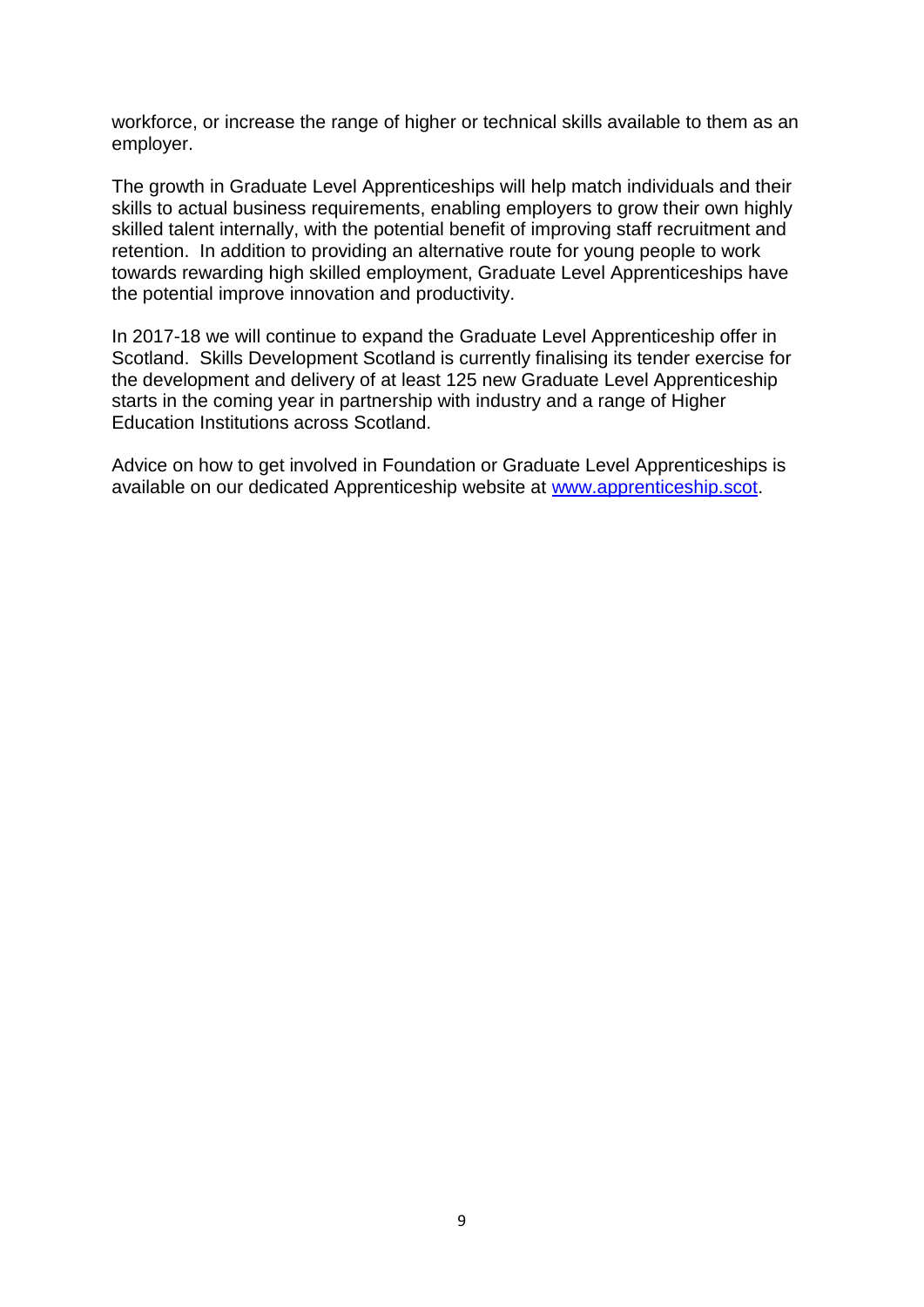## **Workforce Development – Addressing Industry Skills Needs**

Early engagement with employers highlighted that, while they see great value in Modern Apprenticeships, they do not see them as the only way to meet their skills needs. It was clear that employers welcomed a much broader, more flexible offer in response to the apprenticeship levy than was being proposed in England. In particular they were looking for support that would allow them to address skills gaps and the training needs of older workers where a full apprenticeship might not be appropriate.

In the consultation we asked if the Levy funding should be used to establish a flexible skills fund to support wider workforce development. The responses to the consultation highlighted clear support for the introduction of such a fund, recognising that this would help develop a workforce to meet future needs, supporting overall economic growth in an ever changing environment.

#### Flexible Workforce Development Fund

In response to the views of employers to our recent consultation on the Apprenticeship Levy, the Scottish Government will establish a new Flexible Workforce Development Fund to be introduced in Autumn 2017. This will be developed with the input of employers through the industry-led Scottish Apprenticeship Advisory Board and shaped by Colleges Scotland and the Scottish Funding Council. It will be delivered through the further education sector. This new fund will provide employers with support towards the flexible workforce development training needed to support inclusive economic growth through the up-skilling or reskilling of their employees. Further details of the new fund will be worked up in the new year.

#### Wider Workforce Development Support

In addition to the new Flexible Workforce Development Fund we will also continue to support a range of other measures to address industry skills needs and support inclusive economic growth.

In many parts of Scotland, public bodies are among the largest employers and as such, they can play an important role in offering sustainable employment and in developing their staff. They undertake a range of skills and training-related activities for which they already receive funding from the Scottish Government through their respective budget allocations. In line with our Youth Employment, Labour Market and Scottish Economic Strategies we continue to work with public sector employers across Scotland to consider how they can make a difference to the recruitment and development of their staff through all of their activities.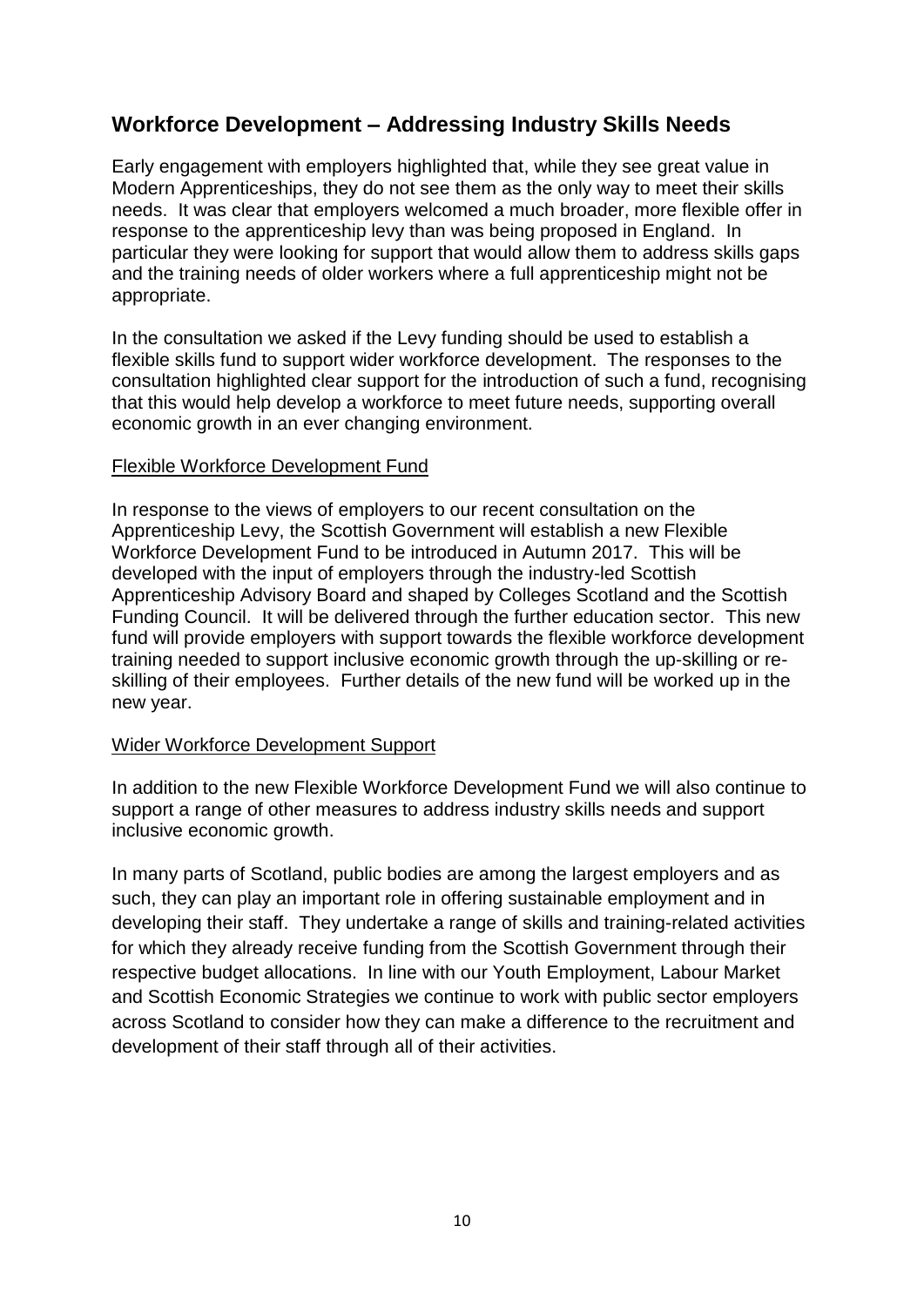We will provide support to help employers recruit disadvantaged young people to access and sustain employment though our Employment and Training Support Initiative.

We will also continue to support recruitment and training within specific sectors of the Scottish economy including:

- Digital Economy Skills and Business Support
- Energy, through our Transition Training Fund
- Social Care, through the Voluntary Sector Development Fund
- Early years recruitment and training
- Teacher Training, through the Into Headship provision and the Scottish College for Educational Leadership

In line with our Youth Employment Strategy, we will continue to strengthen employer links with schools through the development of our network of Developing the Young Workforce Regional Groups.

We will also continue to provide funding for Individual Learning Accounts supporting the upskilling of those on low incomes to enhance their employability or career progression.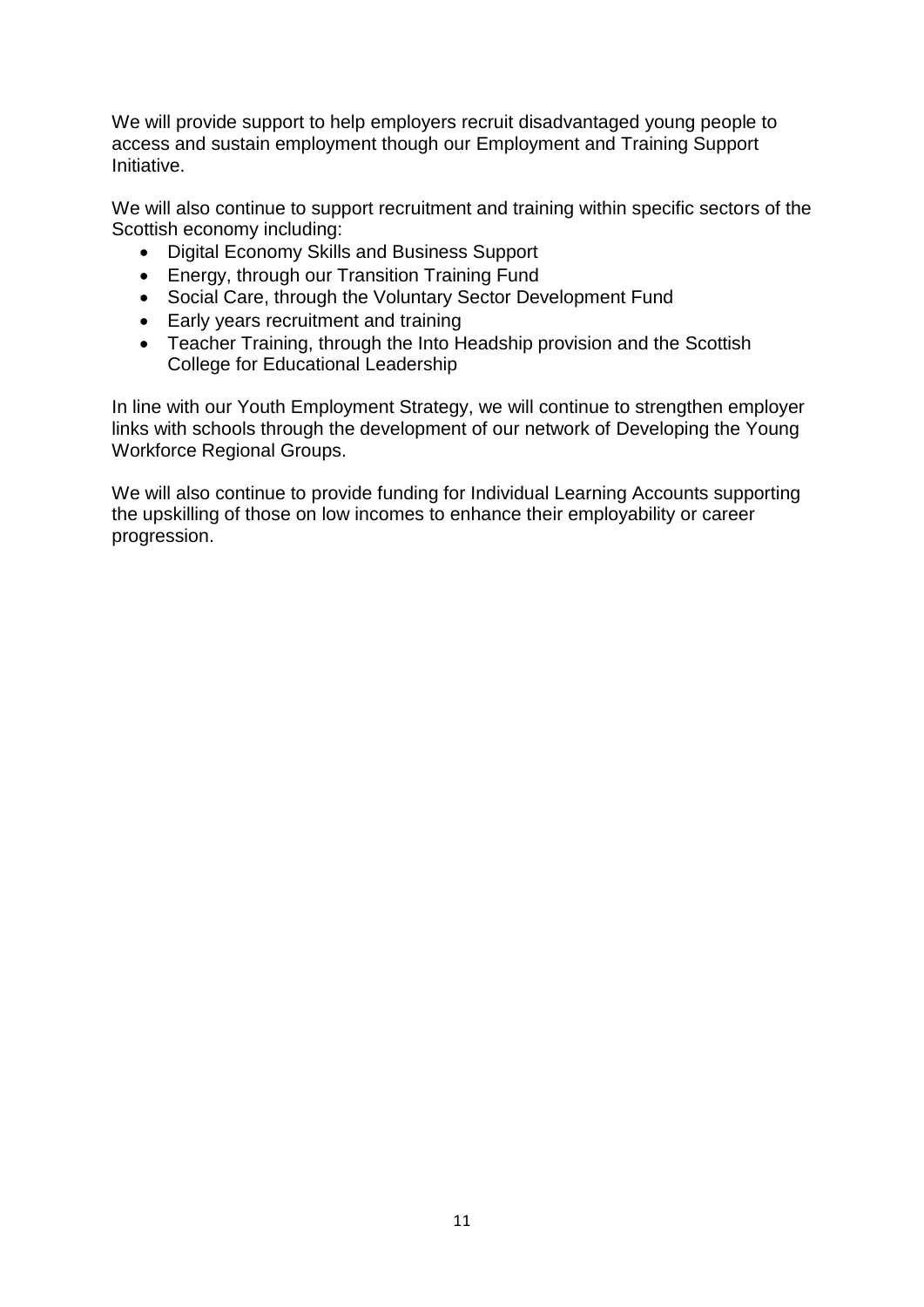## **Pre-employment Support**

The final area explored in the consultation was whether the Apprenticeship Levy should be used to help unemployed people move into employment, and to help meet the workforce needs of employers.

Meeting the recruitment needs of Scotland's employers means doing all we can to help unemployed Scots into work. It means working to remove barriers for groups who face particular challenges finding jobs, and enabling people to fully participate in the labour market.

The responses to the consultation also showed support for this area particularly in aligning the support available to help people into employment with the needs of employers. Respondents also noted the opportunities for wider economic and societal benefits from helping those furthest from the labour market into sustainable employment.

As a result the Scottish Government will use the Apprenticeship Levy funding to deliver a package of employment and training measures to support a resilient and inclusive labour market.

From 1 April 2017 we will deliver transitional Scottish employment support services for some of the most vulnerable people in society, including disabled people and those with long-term health conditions, ahead of delivering full employment services in April 2018.

We will also continue to deliver support through the Employability Fund – our all-age pre-employment programme which supports unemployed people to gain the skills and experience they need to move towards and into work.

In addition we will also support the role of Scotland's Further Education colleges in the employment focussed courses that they provide for learners, alongside college engagement with local employers to deliver the skills required to support sustainable employment and economic growth.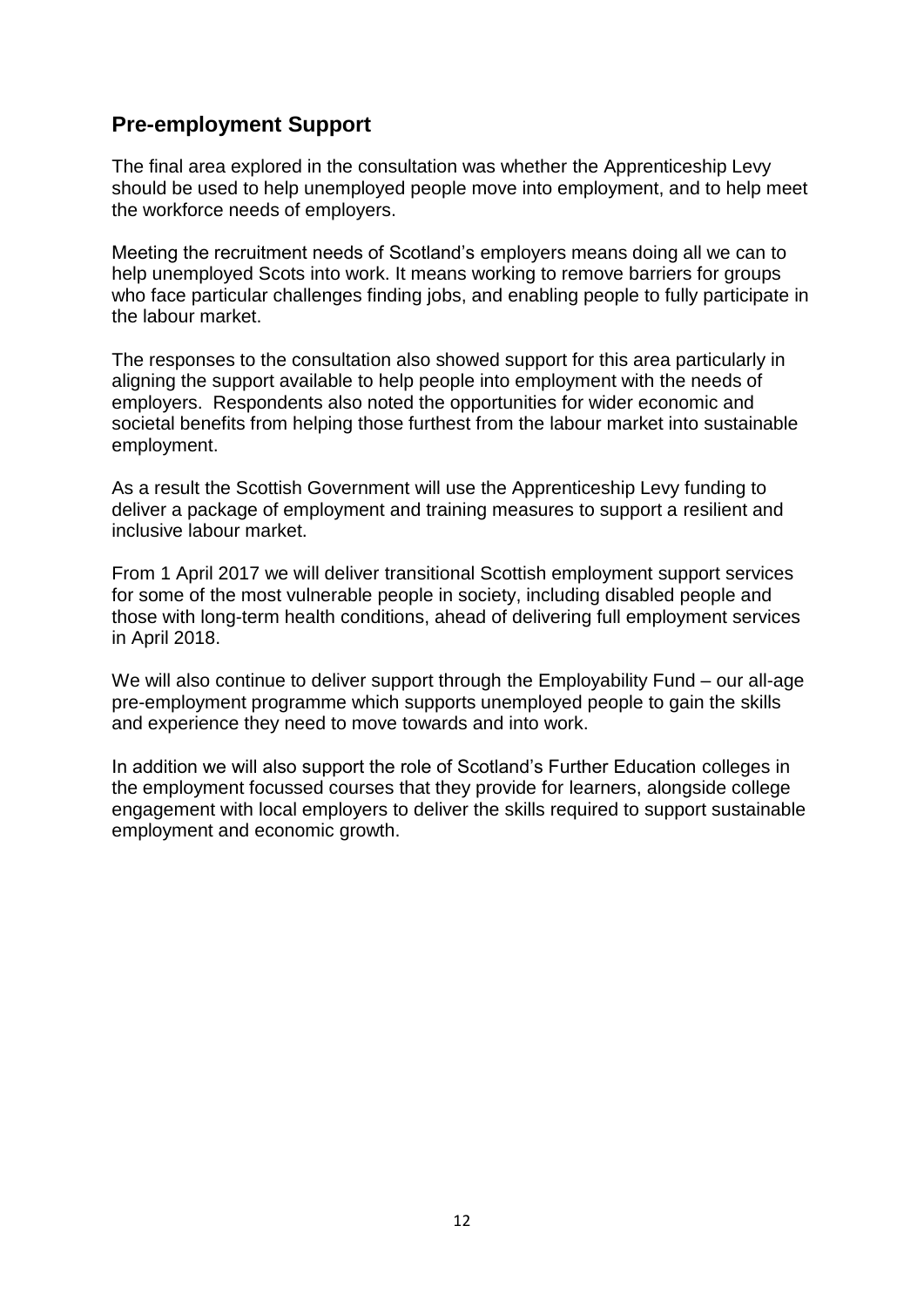## **Scottish Government Consultation**

The Scottish Government consulted on options for the use of its share of UK Apprenticeship Levy funding being transferred to the Scottish Government. The consultation ran from 13 July to 26 August 2016. The consultation document can be found here: [https://consult.scotland.gov.uk/employability-and-training/apprenticeship](https://consult.scotland.gov.uk/employability-and-training/apprenticeship-levy/)[levy/](https://consult.scotland.gov.uk/employability-and-training/apprenticeship-levy/)

The questions in the consultation are set out below.

Q1. Should the Government's commitment to 30,000 Modern Apprenticeships starts a year by 2020 a) be maintained or b) be increased?

Q2. Should Apprenticeship Levy funding support growth in the number of Graduate Level Apprenticeships in Scotland?

Q3. Should Apprenticeship Levy funding be used to establish a flexible skills fund to support wider workforce development?

Q4. Should Apprenticeship Levy funding be used to support the expansion of Foundation Apprenticeships?

Q5. Should Apprenticeship Levy funding be used to help unemployed people move into employment, and to help meet the workforce needs of employers?

Q6. Are there any additional suggestions on how Apprenticeship Levy funding might be used?

The finding of an analysis of responses to the consultation of the Scottish Government's response to the introduction of the UK Apprenticeship Levy can be found at:<http://www.gov.scot/Publications/2016/11/7593>